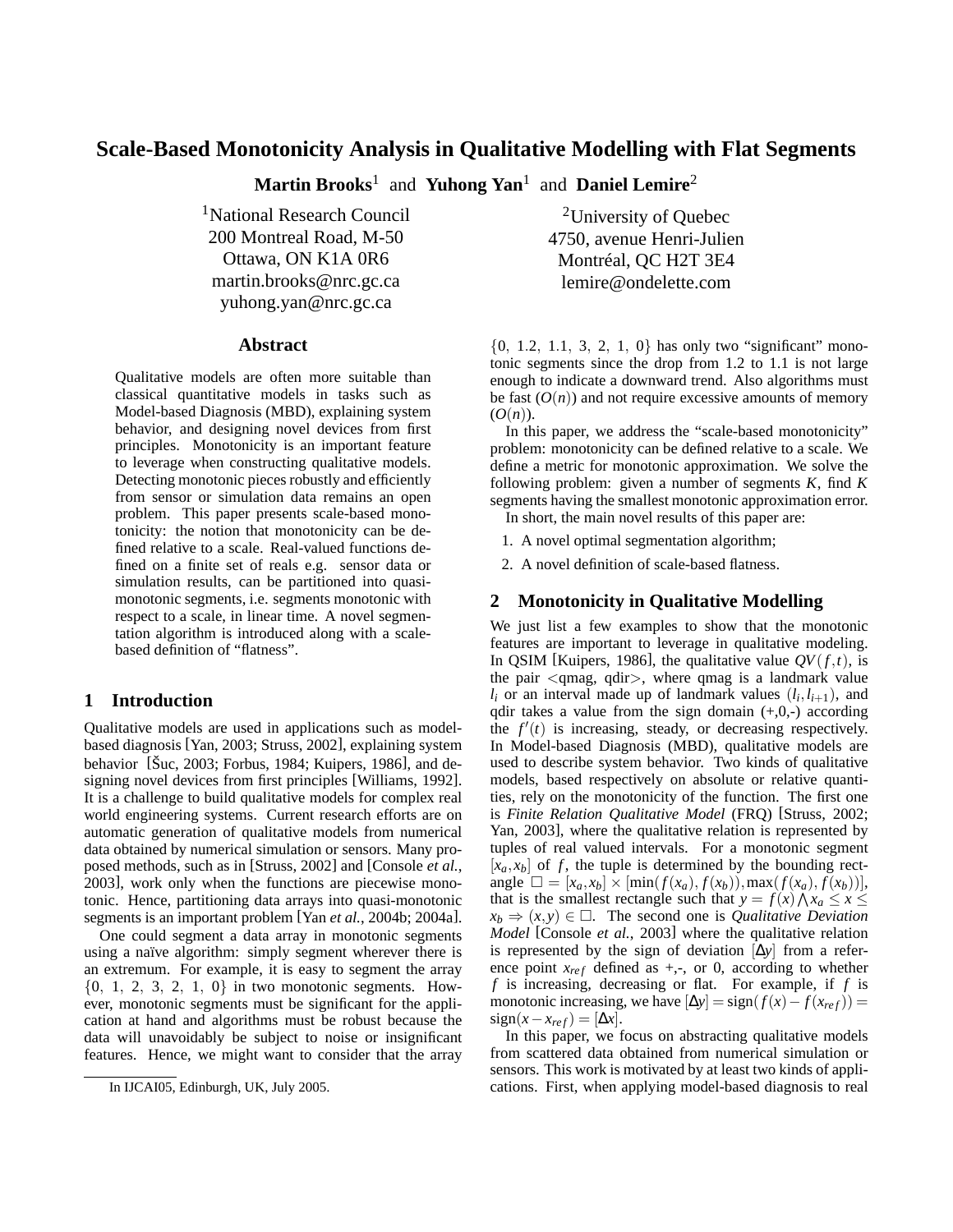world engineering systems, we need to build symbolic qualitative models by a numerical simulation of the engineering models. Second, we need to explain system behaviors from sensor data. Qualitative model abstraction in this paper is defined as transforming numerical values into qualitative values and functions into qualitative constraints [Šuc and Bratko, 2001]. **Monotonicity Analysis** is defined as partitioning a finite series of real values  $x_1, x_2, \ldots, x_n$  over an interval *D* into "monotonic" segments.

Monotonicity analysis is a crucial step to abstract qualitative models from scattered data but it rises a problem. The difficulty is that when the scattered data contains noise, the monotonicity is not absolute in a neighborhood of any point. The monotonic segments need to be significant in the context of the problem. The small fluctuations caused by noise must be ignored. This requires that noise be removed by computationally efficient methods such that the number of remaining segments is dependent only on the characterization of the noise.

Linear splines is an obvious approach to solve this problem. We can use top-down, bottom-up and sliding window algorithms to approximate the data with a set of straight lines [Keogh *et al.*, 2001]. Then the same-sign slopes can be aggregated as monotonic segments. Various algorithms are derived from classic algorithms [Key *et al.*, 2000] [Hunter and McIntosh, 1999]. The downside of these methods is that there is no link between linear spline approximation error and the actual monotonicity of the data (consider  $y = e^x$ ). Hence, using linear splines, it is difficult to specify either the desired number of monotonic segments or some "monotonicity error" threshold. In addition, linear fitting algorithms are relatively expensive.

Inductive learning is used in [Šuc and Bratko, 2001] to automatically construct qualitative models from quantitative examples. The induced qualitative model is a binary tree, called a qualitative tree, which contains internal nodes (called splits) and qualitatively constrained functions at the leaves. A qualitative constrained function takes the form  $M^{s_1,...,s_m} : \mathbb{R}^m \mapsto \mathbb{R}$ ,  $s_i \in \{+, -\}$  and represents a function with *m* real-valued attributes strictly monotone increasing with respect to the *i*-th attribute if  $s_i = +$ , or strictly monotone decreasing if  $s_i = -$ . For example,  $f = M^{+,-}(x, y)$  means *f* is increasing when *x* is increasing, and decreasing when *y* is increasing. A split is a partition of a variable. The unsupervised learning algorithm eq-QUIN determines the landmarks for the splits. The training data set is all possible pairs of data points. eq-QUIN checks the best split against all possible hypotheses. Its complexity is  $O(n^2 2^m)$ . QUIN is a more efficient algorithm that uses greedy search. Its complexity is  $O(n^2m^2)$ . We do not address multidimensional data in this paper.

## **3 Monotonicity Error**

In this section, we define a measure of monotonicity. Suppose we are given a set of *n* ordered samples noted *F* :  $D = \{x_1, \ldots, x_n\} \subset \mathbb{R} \to \mathbb{R}$  with real values  $F(x_1), \ldots, F(x_n)$ and  $x_1 < x_2 < \ldots < x_n$ . We define,  $F|_{[a,b]}$  as the restriction of *F* over  $D \cap [a, b]$ . We seek the best monotonic (increasing or decreasing) function  $f : \mathbb{R} \to \mathbb{R}$  approximating *F*. Let  $\Omega$ <sub>↑</sub> (resp.  $\Omega$ <sub>)</sub>) be the set of all monotonic increasing (resp. decreasing) functions. The **Optimal Monotonic Approximation Function Error (OMAFE)** of *F* is given by  $\min_{f \in \Omega} \max_{x \in D} |f - F|$  where  $\Omega$  is either  $\Omega_{\uparrow}$  or  $\Omega_{\downarrow}$ . Sign + or - is associated to  $\Omega_{\uparrow}$  or  $\Omega_{\downarrow}$ .

The segmentation of a set  $D$  is a sequence  $S =$  $X_1, \ldots, X_m$  of closed intervals (called "**segments**") in *D* with  $[\min D, \max D] = \bigcup_i X_i$  such that  $\max X_i = \min X_{i+1}$  and  $X_i \cap$  $X_i = 0$  for  $j \neq i, i + 1, i - 1$ . Alternatively, we can define a segmentation from the set of points  $X_i \cap X_{i+1} = \{y_i\}$ . Given  $F: \{x_1, \ldots, x_n\} \to \mathbb{R}$  and a segmentation  $\{X_i\}$ , the Optimal Piecewise Monotonic Approximation Function Error (OP-MAFE) of the segmentation is given by  $\max_i \text{OMAFE}(F|x_i)$ where the directions of the segments  $X_i$  are alternating and such that the direction of the first segment is chosen so as to minimize the OPMAFE.

Solving for a best monotonic function can be done as follows. If we seek the best monotonic increasing function, we first define  $\overline{f}_\uparrow(x) = \max\{F(y) : y \leq x\}$  (the maximum of all previous values) and  $\underline{f}_\uparrow(x) = \min\{F(y) : y \ge x\}$  (the minimum of all values to come). If we seek the best monotonic decreasing function, we define  $\overline{f}_\downarrow(x) = \max\{F(y) : y \ge x\}$ (the maximum of all values to come) and  $\underline{f}_{\downarrow}(x) = \min\{F(y) :$  $y \leq x$ } (the minimum of all previous values). These functions which can be computed in linear time are all we need to solve for the best approximation function as shown by the next theorem which is a well-known result [Brooks, 1994; Ubhaya, 1974].

**Theorem 1.** *Given*  $F: D = \{x_1, \ldots, x_n\} \rightarrow \mathbb{R}$ , *a best monotonic increasing approximation function to F is given by*  $f_{\uparrow} = \frac{\overline{f}_{\uparrow} + f_{\uparrow}}{2}$  and a best monotonic decreasing approxima*tion function is given by*  $f_{\downarrow} = \frac{\overline{f}_{\downarrow} + \underline{f}_{\downarrow}}{2}$ *. The corresponding error* (*OMAFE*) is given by  $\max_{x \in D} \frac{|\overline{f_1(x)} - f_1(x)|}{2}$ 2 *(monotonic increasing) or*  $\max_{x \in D} \frac{|\overline{f}_{\downarrow}(x) - \underline{f}_{\downarrow}(x)|}{2}$  $\frac{2}{2}$  (*monotonic decreasing*).

The implementation of the algorithm suggested by the theorem is straight-forward. Given a segmentation, we can compute the OPMAFE in  $O(n)$  time using at most two passes. The functions  $f_{\uparrow}$  and  $f_{\downarrow}$  are sometimes called the standard optimal monotone functions as the solution is not unique in general.

## **4 Scale-Based Monotonicity**

We present the notion of scale-based monotonicity. The intuition is that the fluctuations within a certain scale can be ignored.

Given an ordered set of real values  $D = \{x_1, x_2, \ldots, x_n\},\$ consider  $F: D = \{x_1, x_2, \ldots, x_n\} \mapsto \mathbb{R}$ . Given some tolerance value  $\delta > 0$ , we could say that the data points are *not going down* or are *upward monotone*, if consecutive measures do not go down by more than  $\delta$ , that is, are such that *F*( $x$ <sup>*i*</sup>)−*F*( $x$ <sup>*i*+1</sup>) < δ. However, this definition is not very useful because measures can repeatedly go down and thus the end value can be substantially lower than the start value. A more useful definition of *upward monotonicity* would be to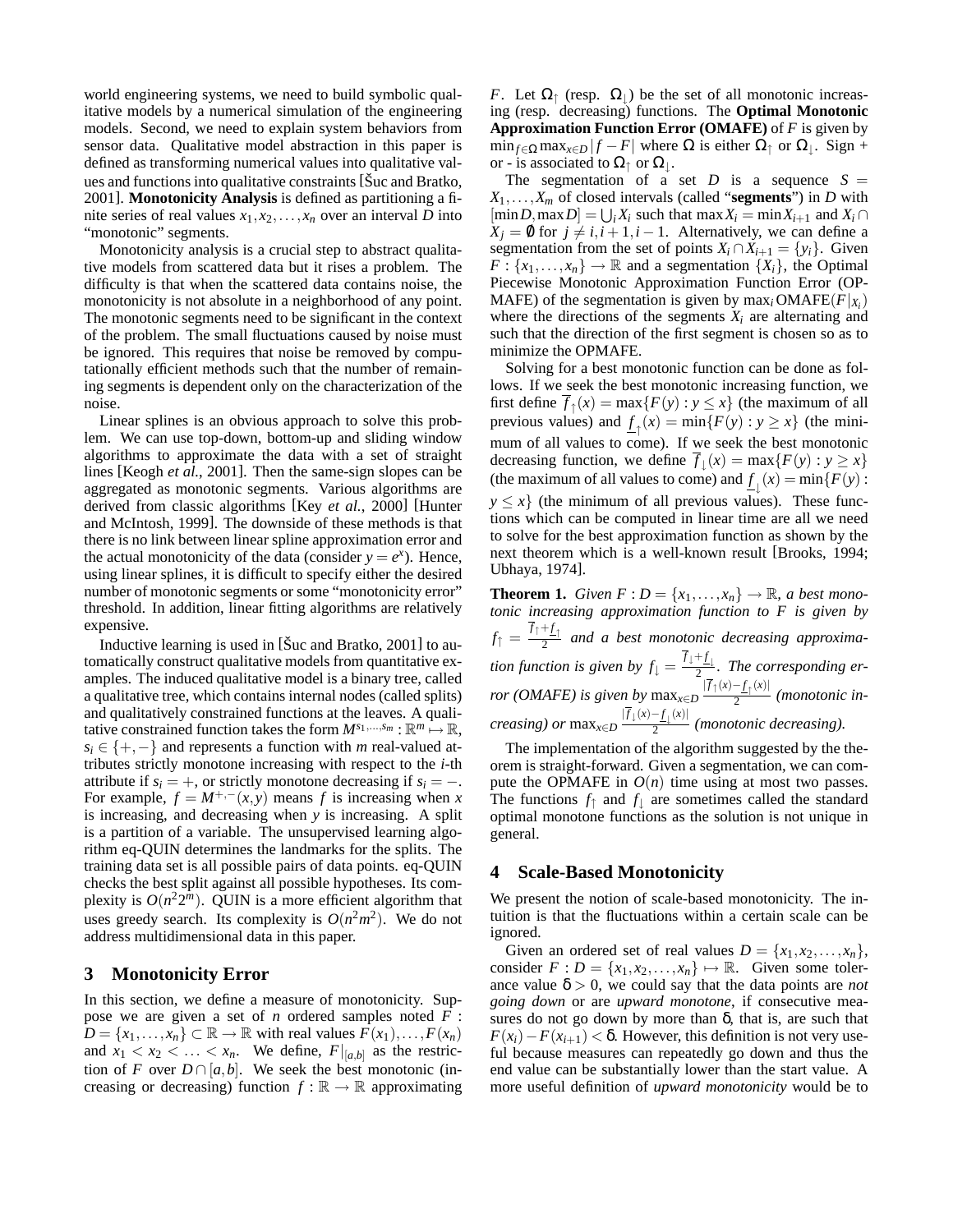

Figure 1: A δ-pair.

require that we cannot find two values  $x_i$  and  $x_j$  ( $x_i < x_j$ ) such that *F*(*x<sub>i</sub>*) is lower than *F*(*x<sub>i</sub>*) by  $\delta$  (i.e. *F*(*x<sub>i</sub>*) − *F*(*x<sub>i</sub>*) <  $\delta$ ). This definition is more useful because in the worst case, the last measure will be only  $\delta$  smaller than the first measure. However, we are still not guaranteed that the data does in fact increase at any point. Hence, we add the constraint that we can find at least two data points  $x_k < x_l$  such that  $F(x_l)$  is greater than  $F(x_k)$  by at least  $\delta(F(x_l) - F(x_k) \ge \delta)$ .

To summarize, given some value  $\delta > 0$ , we say that a sequence of measures is *upward* δ*-monotone* if no two successive measures decrease by as much as  $\delta$ , and at least one pair of successive measures increases by at least δ. Similarly, we say that a set of measures is *downward* δ*-monotone* if no two successive measures increase by as much as  $\delta$ , and at least two measures decrease by at least δ.

This generalized definition of monotonicity was introduced in [Brooks, 1994] using δ-pairs (see Fig. 1):

### **Definition 1.**

- $\bullet$  *x* < *y* ∈ *D* is a **δ**-pair (or a pair of scale **δ**) for *F* if  $|F(y) |F(x)| \geq \delta$  *and for all*  $z \in D$ ,  $x < z < y$  *implies*  $|F(z) |F(x)| < \delta$  *and*  $|F(y) - F(z)| < \delta$ .
- *A* δ*-pair's direction is increasing or decreasing according to whether*  $F(y) > F(x)$  *or*  $F(y) < F(x)$ *.*

Notice that pairs of scale  $\delta$  having opposite directions cannot overlap but they may share an endpoint. Pairs of scale δ of the same direction may overlap, but may not be nested for a certain δ.

We can define δ-monotonicity as follows:

**Definition 2.** *Let X be an interval, F is* δ*-monotone on X if all* δ*-pairs in X have the same direction; F is strictly* δ*monotonic when there exists at least one such* δ*-pair. In this case:*

- *F is* δ*-increasing on X if X contains an increasing* δ*pair.*
- *F is* δ*-decreasing on X if X contains a decreasing* δ*-pair.*

*We say that a pair is significant at scale* δ *if it is of scale* δ 0 *for*  $\delta' \geq \delta$ .

In the next section, we discuss how to partition the data set into monotonic segments.

## **5 A Scale-Based Algorithm for Quasi-Monotonic Segmentation**

Suppose that *D* is a finite set of reals having at least two elements. *F* is a real-valued function on *D*, i.e.,  $F : D \to R$ .

We begin by defining a segmentation at scale  $\delta$  or a δsegmentation.

**Definition 3.** *Let*  $S = X_1, \ldots, X_n$  *be a segmentation of D, and* let  $\delta > 0$ , then S is a  $\delta$ -segmentation of F when all the fol*lowing conditions hold.*

- *Each X<sup>i</sup> is* δ*-monotone.*
- *Each*  $X_i$  *for*  $i \neq 1$ *,n* is strictly  $\delta$ *-monotone.*
- *At least one X<sup>i</sup> is strictly* δ*-monotone.*
- *Adjacent strictly* δ*-monotone segments have opposite directions.*
- *For each strictly*  $\delta$ -monotone  $X_i$ , and for all  $x \in X_i$ ,  $F(x)$ *lies in the closed interval bounded by F*(min*Xi*) *and*  $F$ (max $X_i$ ).
- When  $X_1$  *is not strictly*  $\delta$ -monotone, then for all  $x \in$  $X_1$  – max $X_1$ *, F(x) lies in the open interval bounded by*  $F(\min X_2)$  *and*  $F(\max X_2)$ *; and when*  $X_n$  *is not strictly*  $\delta$ *-monotone, then for all*  $x \in X_n - \min X_n$ ,  $F(x)$ *lies in the open interval bounded by F*(min*Xn*−1) *and F*(max*Xn*−1)*.*

*Each X<sup>i</sup> is called a* δ*-segment of S. When strictly* δ*-monotone, Xi is a proper* δ*-segment; when not strictly* δ*-monotone, X*<sup>1</sup> *or X<sup>n</sup> is an improper* δ*-segment. For strictly* δ*-monotone X<sup>i</sup> ,* min*X<sup>i</sup> and* max*X<sup>i</sup> are* δ*-extrema.*

As the following theorems show, all δ-segmentations are "equivalent" and the monotonic approximation error (OP-MAFE) is known precisely.

**Theorem 2.** *Let*  $\delta > 0$ *. Let*  $S_1$  *and*  $S_2$  *be*  $\delta$ *-segmentations of F*; then  $|S_1| = |S_2|$ *. Furthermore, the first*  $\delta$ -segments of  $S_1$ *and S*<sup>2</sup> *are both either proper or improper, and similarly for the last* δ*-segments.*

**Theorem 3.** *Let*  $\delta > 0$ *. Let S be any*  $\delta$ -*segmentation of F*; *then the monotonic approximation error (OPMAFE)*  $\langle \delta/2$ .

Now we want to compute a δ-segmentation given *F*. There are two approaches depending on the application one has in mind. The first one is to choose  $\delta$  and then solve for the segments [Brooks, 1994], when the magnitude of noise is known. When one doesn't know how to choose δ, the second approach is to set the maximal number of segments *K*, especially when one knows the shape of the function. We focus on this second approach. We begin by labelling the extrema with a corresponding scale  $\Delta(x)$ .

**Definition 4.** *Let*  $x \in D$  *be a local extremum of F. x's deltascale*  $\Delta(x)$  *is the largest*  $\delta > 0$  *such that there exists a* δ*segmentation having x as a* δ*-extremum.*

It is immediate from the definition that if  $\delta > \Delta(x)$ , then *x* can't be a δ-extremum, but also that if *x* is a δ-extremum, then  $\Delta(x) \geq \delta$ . This is stated in the following proposition.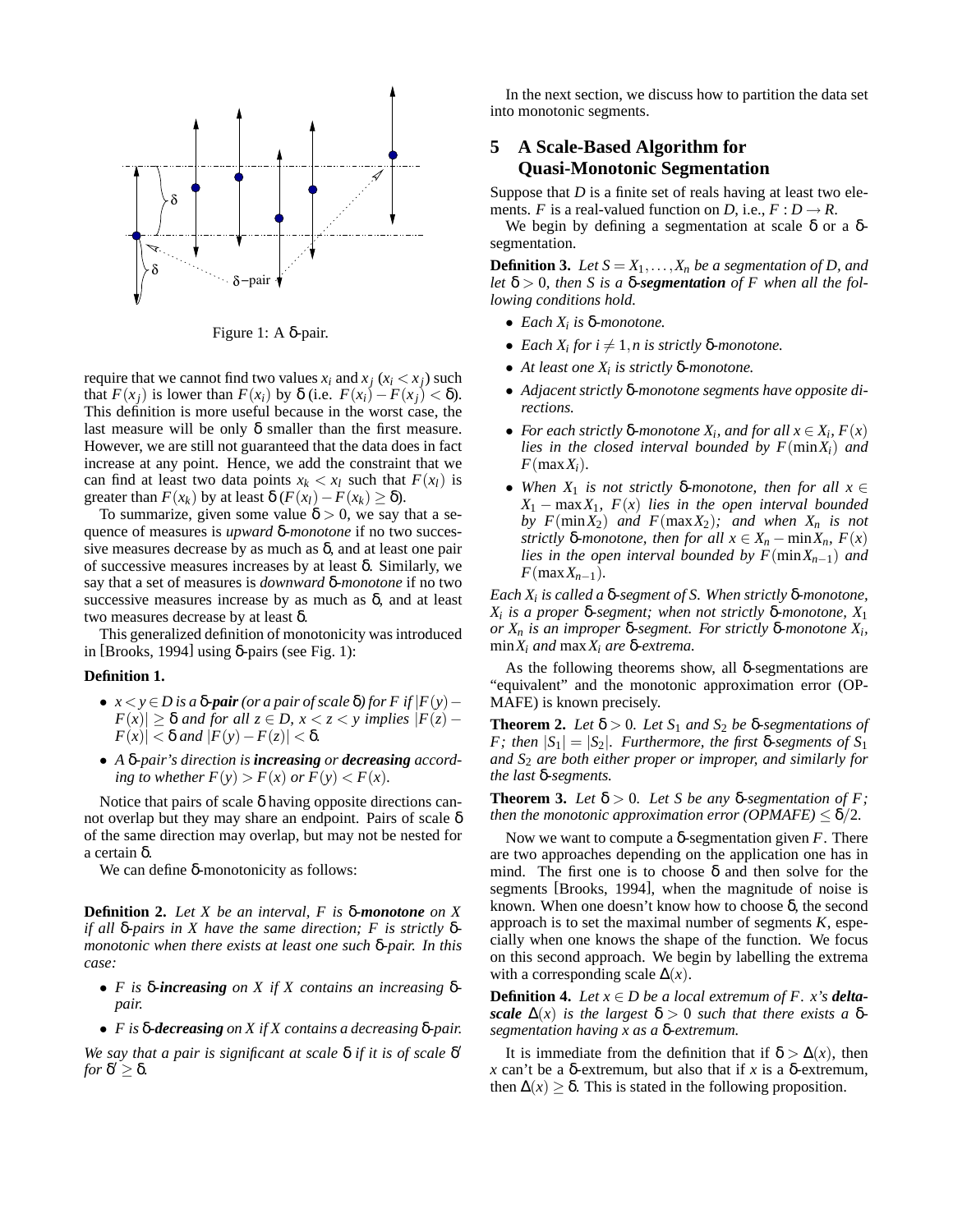**Proposition 1.** *Let*  $\delta > 0$ *, and let*  $S = X_1, \ldots, X_n$  *be a*  $\delta$ *segmentation of F. Then* ∆(*x*) ≥ δ *for every* δ*-extremum, x, of S.*

We observe that there must be a smallest  $\delta$  such that the cardinality of  $X_{\delta} = \{x | \Delta(x) \ge \delta\}$  is at most *K*. However the set  $X_{\delta}$  might contain repeated maxima or repeated minima and those might be removed before the set  $X_{\delta}$  can define a δ-segmentation. This is stated in the next theorem.

**Theorem 4.** *Let*  $\delta > 0$  *and consider the set of extrema*  $X_{\delta} =$  ${x \mid \Delta(x) \geq \delta}$  *of F as an ordered set. Each extremum in*  $X_{\delta}$ *is either a maximum or a minimum, and a sequence of two* minima or two maxima is possible. Consider a subset  $X_{\delta}^{'}\! \subset\! X_{\delta}$ *such that*

- *it has no repeated maxima or minima;*
- *there is no superset*  $X_8''$  *of*  $X_8'$  *in*  $X_8$  *without repeated extrema;*

*then there exists a*  $\delta$ -*segmentation S of F such that*  $X'_{\delta}$  *is exactly the set of* δ*-extrema of S.*

In order to compute  $\Delta(x)$  for all extrema *x*, it is useful to introduce the following definitions.

**Definition 5.** *Opposite-sense extrema*  $x \leq z \in X \subseteq D$  are an *extremal pair for X if for all*  $y \in X$ ,  $x < y < z$  *implies*  $F(y)$ *lies in the closed interval defined by*  $F(x)$  *and*  $F(z)$ *. The extremal pair has an extent*  $[F(x), F(z)]$  *or*  $[F(z), F(x)]$  *and increasing or decreasing direction according to*  $F(x) < F(z)$ *or*  $F(x) > F(z)$ *. An extremal pair is maximal for X when no other extremal pair in X has larger extent. Similarly, an extremal pair is a maximal increasing (decreasing) when no increasing (decreasing) extremal pair has larger extent.*

Intuitively, a maximal extremal pair forms the largest decreasing (increasing) segment inside a larger increasing (decreasing) segment *X*.

**Definition 6.** *We recursively define ordinary and special intervals: D is an ordinary interval. When I is an ordinary interval, then an interval*  $J \subset I$  *is special when J's endpoints constitute a maximal extremal pair in I; in this case J has direction inherited directly from its endpoints. Recursively, if J* is special and interval  $J' \subseteq J$  has endpoints constituting a *maximal extremal pair in J of direction opposite to that of J, then J'* is special. Let  $J_i$ ,  $i = 1...n$  be all special intervals in *an ordinary or special interval X. Choose any nonempty subset of the collection* {*Ji*}*, and let S be the segmentation of X defined by the endpoints of the special intervals in the subset. Then any segment*  $I \in S$  *that does not contain any of the*  $J_i$  *is an ordinary interval.*

One can see that the special intervals are nested. The endpoints *x*,*z* of the special intervals have  $\Delta(x) = \Delta(z)$  $|F(x) - F(z)|$ . We can call them "twins" due to the same  $\Delta(x)$ value. The ordinary intervals are not nested. The endpoints of the ordinary intervals have different ∆(*x*). We call each of them "singleton".

If there are several extrema having an equal value, the way to choose the endpoints to constitute a maximal extremal pair is not unique. Therefore, there are different sets of special intervals. They are equivalent. For simplicity, we do not consider the case of equal valued extrema in Algorithm 1 and Algorithm 2. Instead, we explain how to deal with it verbally after introducing the algorithms.

Algorithm 1 computes  $\Delta(x)$  for every extremum  $x \in D$ . The input to Algorithm 1 is a list of extrema - i.e. the extrema data points in the data array.

**Algorithm 1** This algorithm labels the extrema in linear time (as in Definition 4).

**INPUT**: data - a list of the successive extremal values of F, alternating between maximum and minimum. Each element is an "extremum record", having three fields: value, sense, and index. Index identifies the data point, value gives F's value at that data point, and sense indicates whether the extremum is a maximum or minimum.

**OUTPUT**: a list of "scale records". Each scale record has two fields: scale and extrema\_list. Extrema\_list comprises either one or two extremum records. The semantics of a scale record is that the indicated extrema have the indicated scale as delta-scale.

**Notes about the algorithm**: 1) Lists are accessed by element numbers; e.g. data(2) is the second element of data. 2) Lists are manipulated with functions Push and Pop. Push( thing, list) adds thing to list, resulting in thing being the first element of list. Pop(list) removes the first element of list, and returns this first element as the value of the function call. 3) *MakeList*(item<sup>1..\*</sup>) pushes the items into a list generated, starting from the first item. 4) *MakeScaleRecord* creates a scale record.

```
LET extrema = empty_list
LET scales = empty list
Push( Pop(data),extrema)
Push( Pop(data),extrema)
for next_extremum IN data do
  while Length(extrema) > 1 AND {{sense.next_extremum =
  "maximum" AND value.next_extremum > value.extrema(2)}
  OR {sense.next_extremum = "minimum" AND
  value.next_extremum < value.extrema(2)}} do
    Push(MakeScaleRecord( | value.extrema(1) -
    value.extrema(2) |, MakeList( extrema(2), extrema(1) )),
    scales)
    Pop(extrema)
    Pop(extrema)
  if Length( extrema ) = 0 then
    Push( Pop( extrema_list.scales(1) ), extrema )
  Push( next_extremum, extrema )
while Length(extrema) > 1 do
  Push( MakeScaleRecord (| value.extrema(1) -
  value.extrema(2) |, MakeList( extrema(1) )), scales)
  Pop(extrema)
Push ( extrema(1), extrema_list.scales(1) )
RETURN scales
```
The principle of Algorithm 1 is as follows: the *while* loop inside the *for* loop detects the special interval and labels the both endpoints with the difference of their values. But if the extrema list is empty after this labelling, which means that the top item in the list needs to be checked against the coming data, this top item is popped back to extrema in the *if* following the above *while*. Then the next extremum is pushed into the extrema list for the next *for* loops. The *while* outside the *for* loop determines the  $\delta$  for the ordinary intervals. The last *push* states that the last extremum in the extrema list has the same scale as the one just popped into scale. Actually the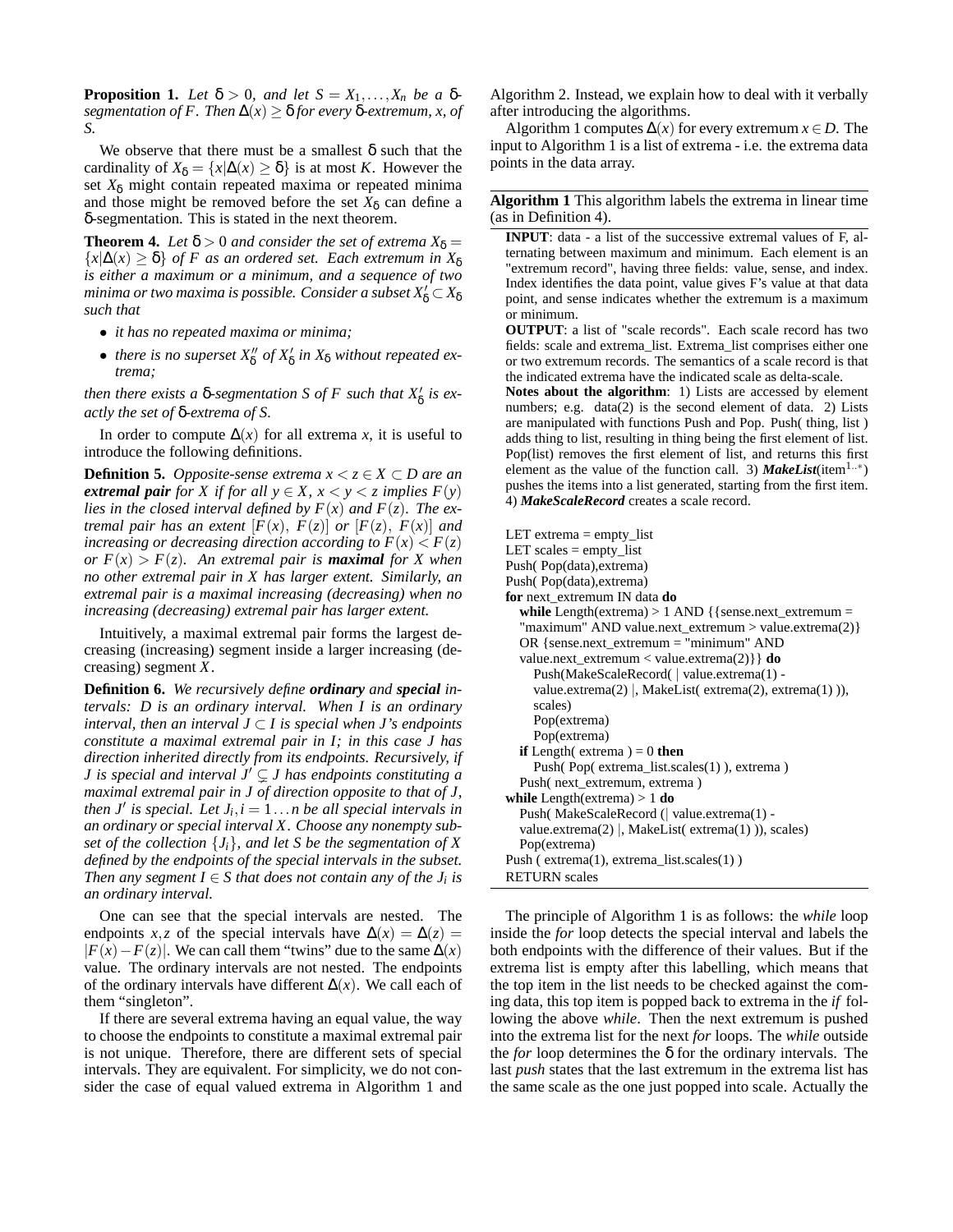endpoints of the biggest ordinary interval are always the last two pushed into scale record list and their scales are identical.

If one desires no more than *K* segments, it is a simple matter of picking  $\delta$  as small as possible so that you have no more than  $K + 1$  significant extrema ( $\Delta(x) \geq \delta$ ) together with the first and last extrema (indexes 0 and  $n - 1$ ). Algorithm 2 shows how once the labelling is complete, one can compute the segmentation in time  $O(nK)$  which we consider to be linear time when  $K$  is small compared to  $n$ . It also uses a fixed amount of memory  $(O(K))$ . The principle of Algorithm 2 is to select the  $K + 1$  data points to be the endpoints of K segments. Since the endpoints of *D* are by default, the remaining endpoints come from the largest δ-extrema. The *for* is to select the largest δ-extrema. As in Algorithm 1, we know that the labels are either "twins" or "singleton". Thus in the *for* loop, a maximum of  $K + 2$  data points are chosen. Then, after the first *if* outside *for*, the smallest δ-extrema are removed to reduce the total endpoints to at most  $K + 1$ . The rest of the code checks whether the first and the last endpoints of *D* are included. If not, the smallest δ-extrema will be removed in favor of the first and the last endpoints. The number of segments can be less than *K* since several extrema can take the same δ value and can be removed together.

**Algorithm 2** Given a labelling algorithm (see Algorithm 1), this algorithm returns an optimal segmentation using at most *K* segments. It is assumed that there are at least  $K+1$  extrema to begin with.

**INPUT:** an array *d* containing the values indexed from 0 to  $n-1$ **INPUT:** *K* a bound on the number of segments desired **OUTPUT:** segmentation points as per Theorem 4 and Proposition 1 *L* ← empty array (capacity  $K + 3$ ) **for** *e* is index of an extremum in *d* having scale δ, *e* are visited in increasing order **do** insert  $(e, \delta)$  in *L* so that *L* is sorted by scale in decreasing order (sort on δ) using binary search **if** length( $L$ ) =  $K + 3$  **then** pop last(L) **if** length( $L$ ) > K+1 **then** remove all elements of *L* having the scale of last(L). **if** indexes  $\{0, n-1\} \not\subset L$  **then if** (index  $0 \in L$  OR index  $n - 1 \in L$ ) AND length(*L*) = K+1 **then** remove all elements of *L* having the scale of last(L). **if** (index 0 ∉ *L* AND index  $n-1$  ∉ *L*) AND length(*L*) ≥ *K* **then** remove all elements of *L* having the scale of last(L). **RETURN:** the indexes in *L* adding 0 and/or  $n - 1$  when not already present

Algorithms 1 and 2 assume that no two extrema can have the same value. In case of equal valued extrema, we can modify these algorithms without increasing their complexity. In Algorithm 1, we can generalize ScaleRecord so that entries in the extrema\_list field can also be lists of extrema of the same value. Then in the *while* loop, we can put the extrema of the same value into the corresponding list. For Algorithm 2, we just need to remember that whenever removing a middle point between two equal valued extrema, the two equal valued extrema have to be treated as one extrema to avoid having two



Figure 2: Input flow of tank A (left) and level of tank B (right) with added white noise.

adjacent minima or maxima.

### **6 Scale-Based Flatness**

For applications, it is important to be able to find "flat" segments robustly in a data set. We propose the following definition:

**Definition 7.** *Given* δ > 0*, consider a* δ*-monotonic segment in a* δ*-segmentation, an interval I in this segment is* δ*-flat if the standard optimal monotonic approximating function (as defined in Theorem 1) is constant over I.*

Because we can compute the standard optimal monotonic approximating function in  $O(n)$  time, we can find flat segments in  $O(n)$  time.

The next proposition addresses the flat segments in different δ-segmentations. The first point is derived from the fact that when the  $\delta$  increases, the new segments are always the result of mergers of the previous segments. Hence, the segments at a small  $\delta$  are always subsets of the segments at a larger δ. The second point says that the old flat segments will still be flat in the merged segment.

**Proposition 2.** Let *S* be a δ-segmentation and let *S'* be a δ'*segmentation for*  $\delta' > \delta$ , then *I*) any  $\delta$ -segment *X*  $\in$  *S* is a  $subset of some \delta'$ -segment  $X' \in S'$ , 2) for any  $\delta$ -flat interval *I*  $\int$ *in X, I is also*  $\delta'$ -flat in X'.

## **7 Experimental Results**

### **7.1 Cascade Tank Sample Data**

As a source of synthetic data, we consider a system which consists of two cascade tanks A and B. Each tank has an input pipe (incoming water) and an output pipe (outgoing water). Tank A's output pipe is the input pipe of tank B. In the equations below, let A and B be the level of water for the two tanks respectively. The change of water level is proportional to the difference of the input flow and the output flow. Assume *in* is the input flow of tank A.  $f(A)$  is the out flow of tank A.  $g(B)$  is the output flow of tank B [Kuipers, 1994]. Thus, we have

$$
A' = in - f(A)
$$
  

$$
B' = f(A) - g(B)
$$

In principle,  $f(A)$  and  $g(B)$  are increasing functions. We assume  $f(A) = k_1 A$  and  $g(B) = k_2 B$ . If we variate the input flow of tank A, *in*, we can control the level of tank B. In this way, we generated some sample data and added noise to it. See Fig. 2 for the the input flow, *in*, of tank A at the left and the level of tank B at the right.